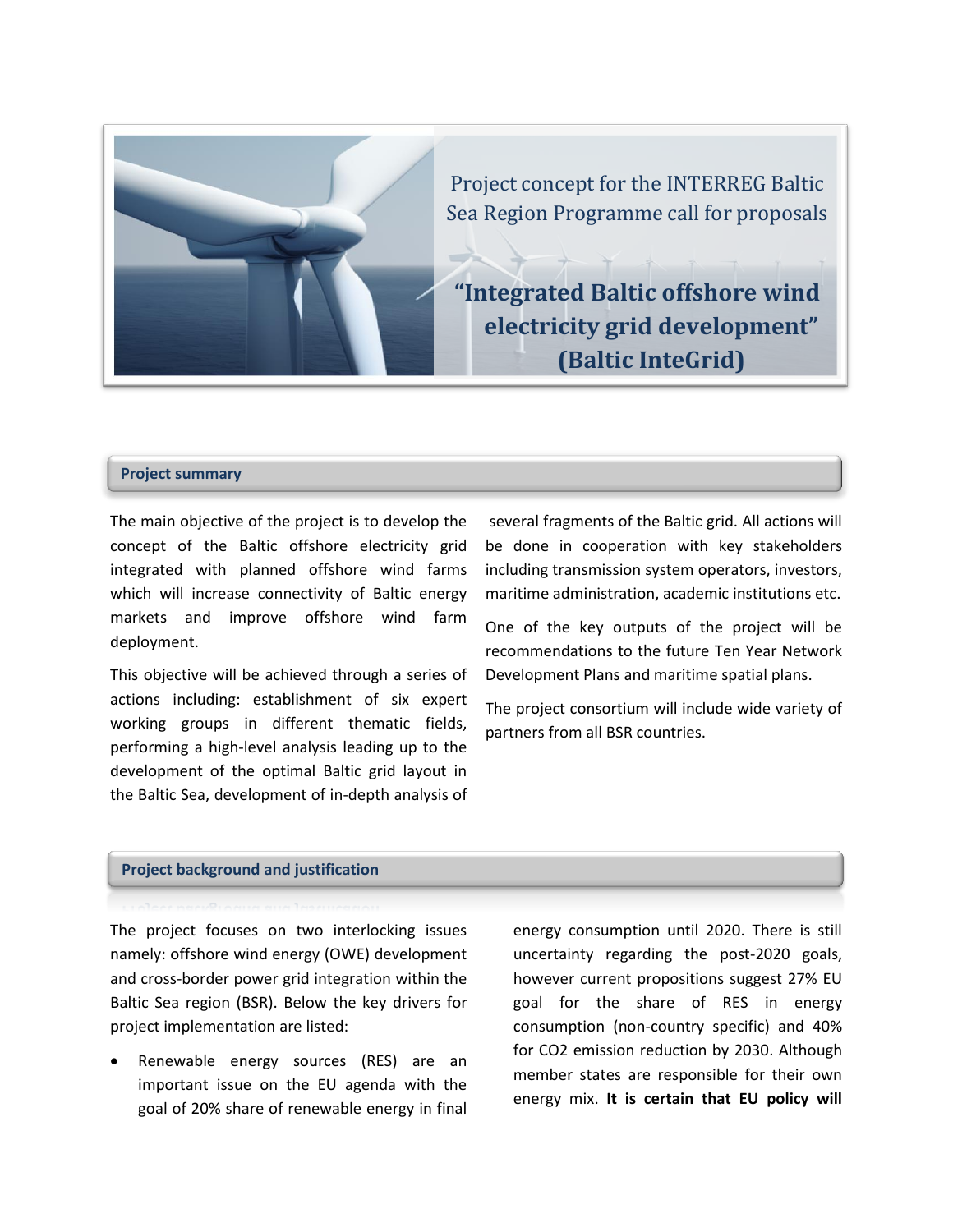**push forward with increasing the importance of renewable energy via new goals for RES and the Emission Trading Scheme**.

- Offshore wind energy is the most dynamically developing energy sector in Europe. According to the European Wind Energy Association's  $(EWEA)$  statistics<sup>1</sup> a total of 2,080 wind turbines were operating in 69 OWFs in 11 countries across Europe at the end of 2014. Their total capacity amounts to 6562 MW. **The EWEA expects the total installed capacity in OWE to reach 40 GW by 2020 and 150 GW by 2030.**
- Based on an analysis of investor plans and scenarios of transmission system operators (TSO) the potential for OWE in the BSR is between 4.9 GW and 12.2 GW until 2030. Following the maturing of rising markets such as Poland, Estonia, Lithuania and initial filling of the North Sea and Irish Sea markets **Baltic Sea may become the next offshore development region**.
- **Cost reduction is one of the key challenges for OWE.** The North Sea experience shows that a meshed-grids concept (highly interconnected grid integrated with OWF) can contribute to lowering the costs. Additionally, the OWFs connected to a transnational grid will increase the availability and predictability of electricity and decrease the necessity of operating reserve.
- On a regional level t**here are strong differences between BSR countries in the attitude towards OWE.** In Germany and Denmark specific solutions have been implemented, such as a support scheme with

provisions dedicated specifically for this technology. Other BSR countries still lack dedicated solutions for offshore wind development.

- The challenge which lies before the BSR is how to connect planned offshore wind farms in an economically feasible, environmentally friendly and socially acceptable way and **to use the development of OWE to increase the interconnectivity and thus support the common energy market creation**. Most definitely a coordinated approach is needed.
- The development of an offshore electricity transmission grid is strongly supported by the EU policy and is in line with the main EU priorities in Energy 2020 policy, namely the:
	- $\circ$  sustainability through increased deployment of RES;
	- o competitiveness through well interconnected common energy market and lower energy prices;
	- o security of energy supply through energy generation based inexhaustible wind resources.
- EU also recognizes the need to further develop Europe's electricity grid to reach the **goal agreed on at the Presidency summit in Barcelona in March 2002 for interconnectivity equivalent to 10% or beyond of Member State electricity generation capacity.** This means that export-import capabilities of Member States should be at least 10% of their power generation. Additional transnational oversea connections will improve power exchange capabilities.
- **Better interconnectivity in the Baltic region may potentially enable the balancing of offshore wind power generation.**



 $\overline{a}$ 



<sup>1</sup> EWEA January 2014. "The European offshore wind industry - key trends and statistics 2013".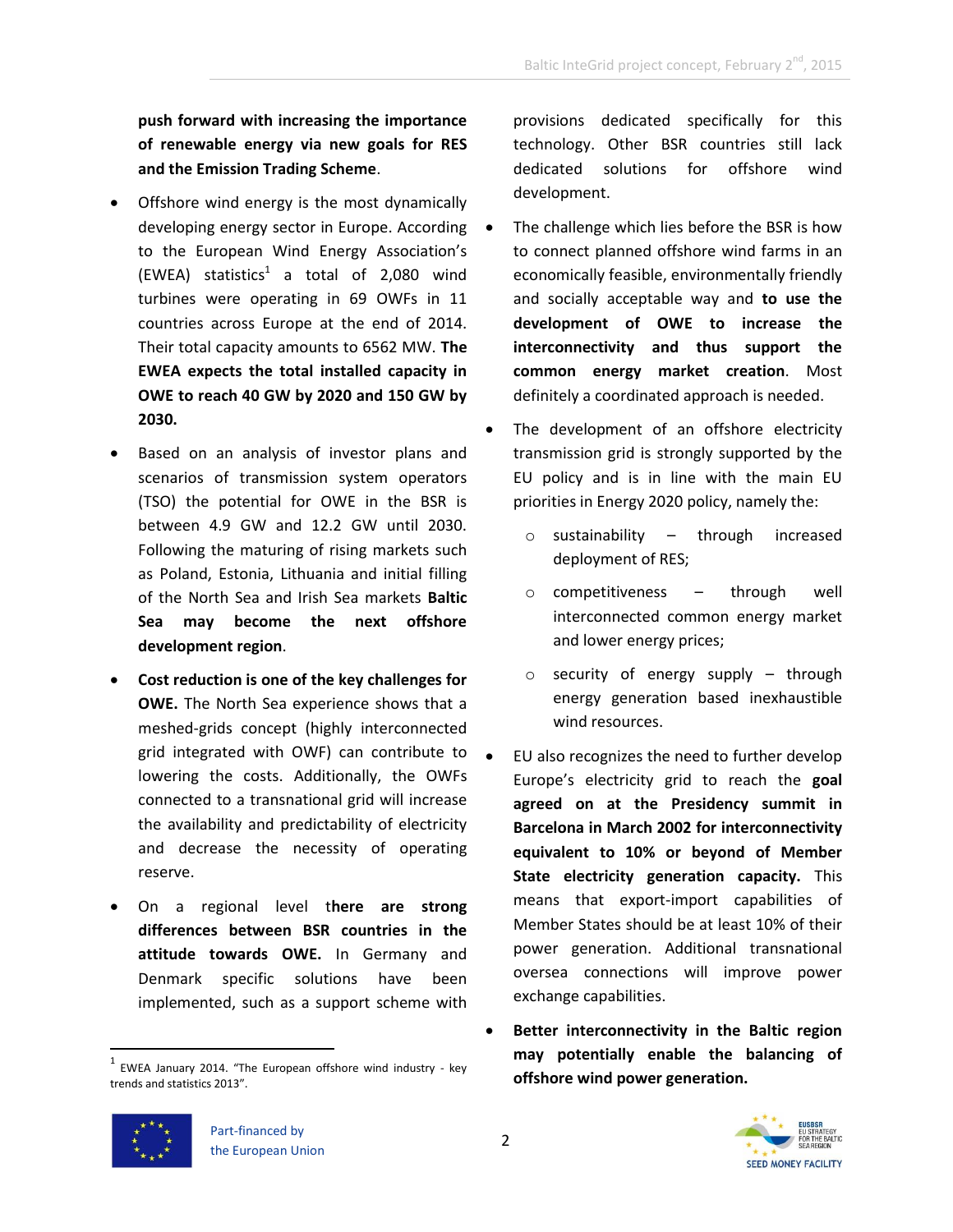- **Maritime spatial plans are a very high priority on the EU political agenda** and will play a significant role in defining the future location of OWF and transmission infrastructure. EU has already prepared a draft Directive establishing a framework for maritime spatial planning and integrated coastal management (COM(2013) 133 final).
	- Most projects dedicated to integrated grid development focus on North Sea. There is no similar project dedicated to Baltic Sea.

## **Main objective of the Baltic InteGrid**

**The main objective of the project is to develop the concept of the Baltic offshore electricity grid integrated with planned offshore wind farms thus increasing connectivity of Baltic markets and improving offshore wind farm deployment.**

## **Specific objectives:**

- Perform a **high-level study on the Baltic grid development** including: regulatory barriers, spatial and environmental constraints, technological solutions, cost-benefit analysis.
- Carry out **in-depth feasibility studies** for several offshore grid connections in the Baltic Sea Region, integrated with viable offshore wind farm (OWF).
- Establish a **durable platform for transnational communication and coordination** in the field of Baltic grid development integrated with OWE (Baltic Offshore Grid Forum).
- Provide **input to maritime spatial plans** to be developed under the proposal for a Directive establishing a framework for maritime spatial planning and integrated coastal management (COM(2013) 133 final) and future **Ten Year Network Development Plans** (TYNDP) of ENTSO-E.

## **Planned actions:**

- Develop the concept of the Baltic grid through cooperation of the six working groups performing analysis in the fields:
	- o regulation & policy,
	- o market & supply chain,
	- o technology,
- o environment & society,
- o spatial planning,
- o cost-benefit analysis
- The analysis will be performed in cooperation and consultations with key stakeholders: ENTSO-E and individual TSOs, OWF developers,

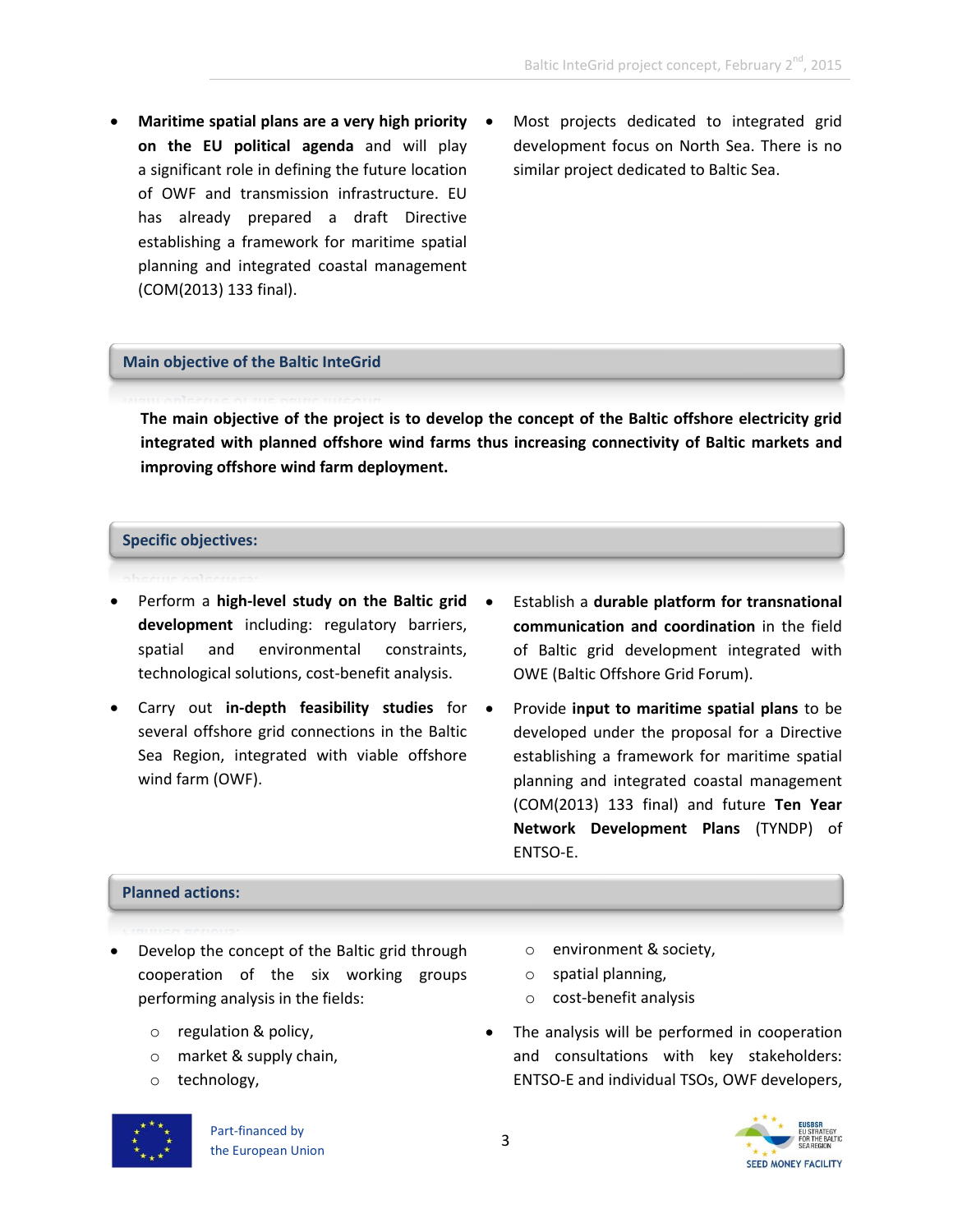producers, central and regional authorities, spatial planners and environmental authorities which will guarantee uptake of the final results.

 Create a Baltic Offshore Grid Forum (BOGF) a communication forum for key stakeholders. It will include a dedicated internet platform but also organization of seminars, meetings and conferences related to offshore grid development in the BSR. The events will be coordinated with VASAB, BASREC and other relevant BSR agendas. BOGF will include main actors such as transmission grid operators (TSOs), academic institutions, investors etc. and also consortia of similar initiatives in the

## **Technology**

- electricity transmission model for the **BSR**
- possible technical solutions (HVDC/HVAC, meshed grid solutions)
- potential offshore grid connection points and their capacity
- framework conditions for Baltic grid development

## **Regulation & Policy** • current strategies, regulations

- key bottlenecks
- common policy framework for OWE
- recommendations

## **Spatial planning**

- maritime spatial plans
- known spatial constrains
- Baltic grid Concept within known constraints
- North Sea: The North Seas Countries' Offshore Grid Initiative (NSCOGI), NorthSeaGrid, Ehighway, Kriergers Flak, BaltSeaPlan, Twenties project, EERA-DTOC etc.
- Carry out feasibility studies for 2-3 offshore grid connections in the Baltic Sea Region, integrated with viable OWF projects as first steps to creating the Baltic grid. Interconnectors have to contribute to: balancing of wind energy and increasing export-import capacity in the region.
- Develop recommendations and propositions for: the future Ten Year Network Development, maritime spatial plan.

## **Environment & society**

- impact on fauna and flora
- impact on other sea users
- Establishing framework conditions for baltic grid development

# **Cost-benefit analysis**

- economic feasibility
- investment costs
- meshed vs. individual connection
- added value of Baltic grid and OWE development on the economy of the BSR
- calculation of cost reduction



**Market & Supply chain** • potential in the BSR • market size evaluation

• potential supply chain in the BSR

• business models for cooperation in relations

investors/TSO and TSO/TSO - framework for agreements